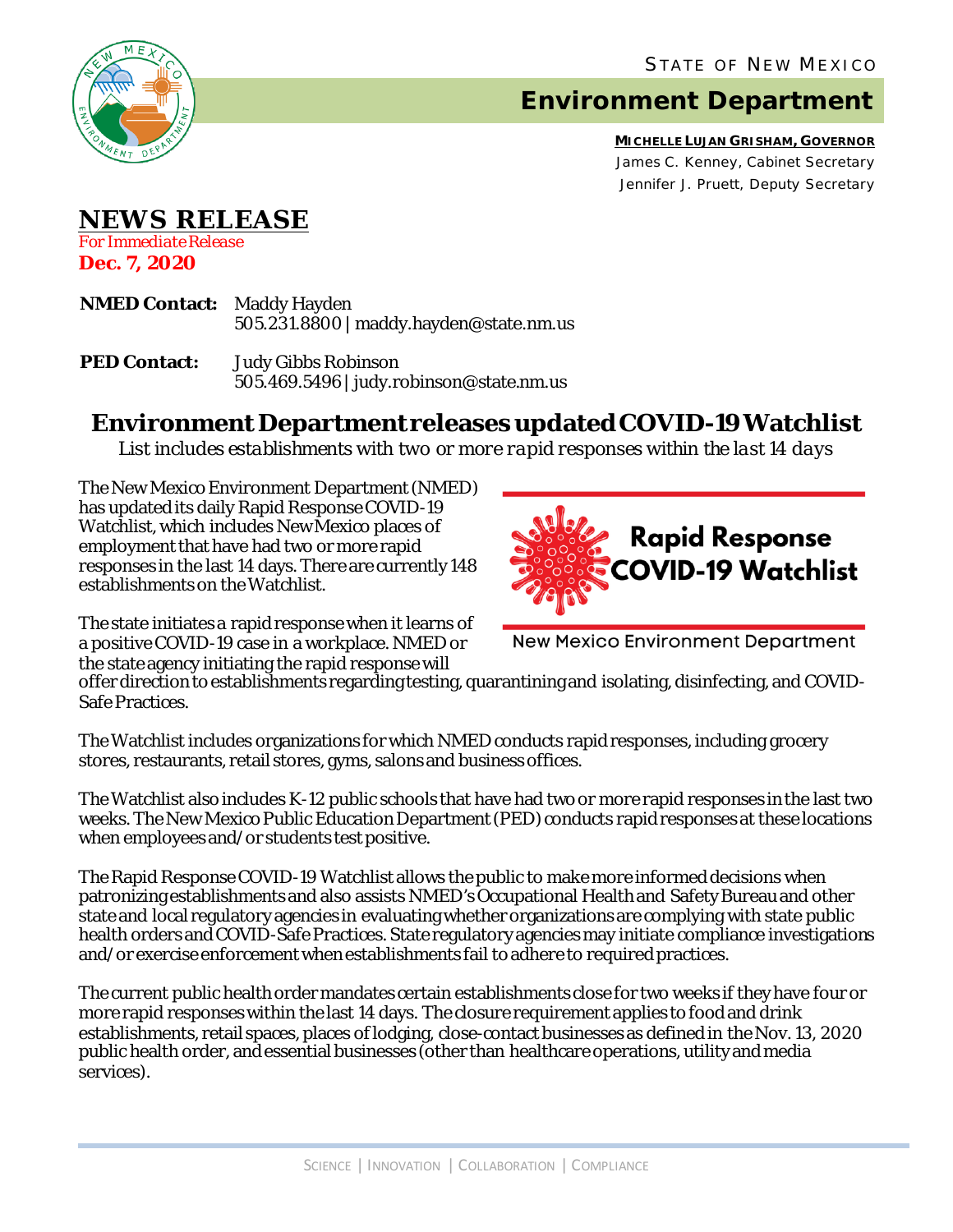When there are four or more rapid responses at a location within 14 calendar days, the New Mexico Environment Department will refer the establishment to the Department of Health, which will evaluate and make the decision on establishment closure. An establishment may be permitted to continue operating if the Department of Health, after consultation with the New Mexico Environment Department, determines that the business is a sole provider of goods or services within a community, or if they have committed to regular surveillance testing of their workforce.

The current Rapid Response COVID-19 Watchlist and closure list, which includes all establishments that have been or are currently required to be closed, are poste[d here.](https://www.env.nm.gov/rapid-response-data/)



**New Mexico Environment Department** 

## **Monday, December 7**

| <b>AGENCY</b>   |                                                      |                                       |                    |                   | <b>NUMBER OF</b><br><b>RAPID</b> |
|-----------------|------------------------------------------------------|---------------------------------------|--------------------|-------------------|----------------------------------|
| <b>ASSIGNED</b> | <b>NAME</b>                                          | <b>ADDRESS</b>                        | <b>CITY</b>        | <b>COUNTY</b>     | <b>RESPONSES</b>                 |
|                 |                                                      | 7501 MERIDIAN PL                      |                    |                   |                                  |
| <b>NMED</b>     | 2NDGEARLLC                                           | $NW # 3-750$                          | <b>ALBUQUERQUE</b> | <b>BERNALILLO</b> | $\overline{c}$                   |
|                 |                                                      | 10501                                 |                    |                   |                                  |
|                 |                                                      | <b>MONTGOMERY</b>                     |                    |                   |                                  |
| <b>NMED</b>     | <b>AAA NEW MEXICO</b>                                | <b>BLVDNE#110</b>                     | <b>ALBUQUERQUE</b> | <b>BERNALILLO</b> | $\boldsymbol{2}$                 |
| <b>NMED</b>     | <b>ABB INC</b>                                       | <b>6625 BLUEWATER</b><br><b>RD NW</b> | <b>ALBUQUERQUE</b> | <b>BERNALILLO</b> | $\overline{\mathbf{4}}$          |
|                 |                                                      | 4800 LINCOLN RD                       |                    |                   |                                  |
| <b>NMED</b>     | ABF FREIGHTSYSTEM INC                                | <b>NE</b>                             | <b>ALBUQUERQUE</b> | <b>BERNALILLO</b> | $\boldsymbol{2}$                 |
|                 |                                                      | 1625 RIO BRAVO                        |                    |                   |                                  |
| <b>NMED</b>     | <b>ALBERTSONS MARKET</b>                             | <b>BLVD SW #11</b>                    | <b>ALBUQUERQUE</b> | <b>BERNALILLO</b> | 4                                |
|                 |                                                      | <b>11510 SUNSET</b>                   |                    |                   |                                  |
| <b>NMED</b>     | <b>ALBUQUERQUE POLICE DEPT</b>                       | <b>GARDENS RD SW</b>                  | <b>ALBUQUERQUE</b> | <b>BERNALILLO</b> | $\boldsymbol{2}$                 |
|                 |                                                      | 6404 LOS                              |                    |                   |                                  |
| <b>NMED</b>     | <b>ALBUQUERQUE POLICE DEPT</b>                       | <b>VOLCANES RD NW</b>                 | <b>ALBUQUERQUE</b> | <b>BERNALILLO</b> | $\boldsymbol{2}$                 |
|                 | <b>ANDERSONAIR CORPS HTG-</b>                        | <b>8524 PASEO</b>                     |                    |                   |                                  |
| <b>NMED</b>     | <b>COOLING</b>                                       | <b>ALAMEDA NE</b>                     | <b>ALBUQUERQUE</b> | <b>BERNALILLO</b> | 2                                |
|                 |                                                      | 2711 COORS BLVD                       |                    |                   |                                  |
| <b>NMED</b>     | <b>APPLEBEE'S</b>                                    | <b>NW</b>                             | <b>ALBUQUERQUE</b> | <b>BERNALILLO</b> | $\boldsymbol{2}$                 |
|                 |                                                      | 5601 MIDWAY                           |                    |                   |                                  |
| <b>NMED</b>     | <b>AQUA RESEARCH</b><br><b>BERNALILLOCOUNTY FIRE</b> | <b>PARK PLNE</b><br>1701 ARENAL RD    | <b>ALBUQUERQUE</b> | <b>BERNALILLO</b> | $\boldsymbol{2}$                 |
| <b>NMED</b>     | <b>DEPT</b>                                          | <b>SW</b>                             | <b>ALBUQUERQUE</b> | <b>BERNALILLO</b> | $\boldsymbol{2}$                 |
|                 | <b>BERNALILLOCOUNTY</b>                              | <b>401 LOMAS BLVD</b>                 |                    |                   |                                  |
| <b>NMED</b>     | METROPOLITAN COURT                                   | <b>NE</b>                             | <b>ALBUQUERQUE</b> | <b>BERNALILLO</b> | $\boldsymbol{2}$                 |
|                 |                                                      | 111 MONTANO RD                        |                    |                   |                                  |
| <b>NMED</b>     | <b>BIMBO BAKERIES USA</b>                            | <b>NE</b>                             | <b>ALBUQUERQUE</b> | <b>BERNALILLO</b> | 3                                |
|                 |                                                      | 3806                                  |                    |                   |                                  |
|                 |                                                      | <b>MONTGOMERY</b>                     |                    |                   |                                  |
| <b>NMED</b>     | <b>BLAKE'S LOTABURGER</b>                            | <b>BLVDNE</b>                         | <b>ALBUQUERQUE</b> | <b>BERNALILLO</b> | $\boldsymbol{2}$                 |
|                 |                                                      | 1600 GIBSON                           |                    |                   |                                  |
| <b>NMED</b>     | <b>CHICK-FIL-A</b>                                   | <b>BLVD SE</b>                        | <b>ALBUQUERQUE</b> | <b>BERNALILLO</b> | $\boldsymbol{2}$                 |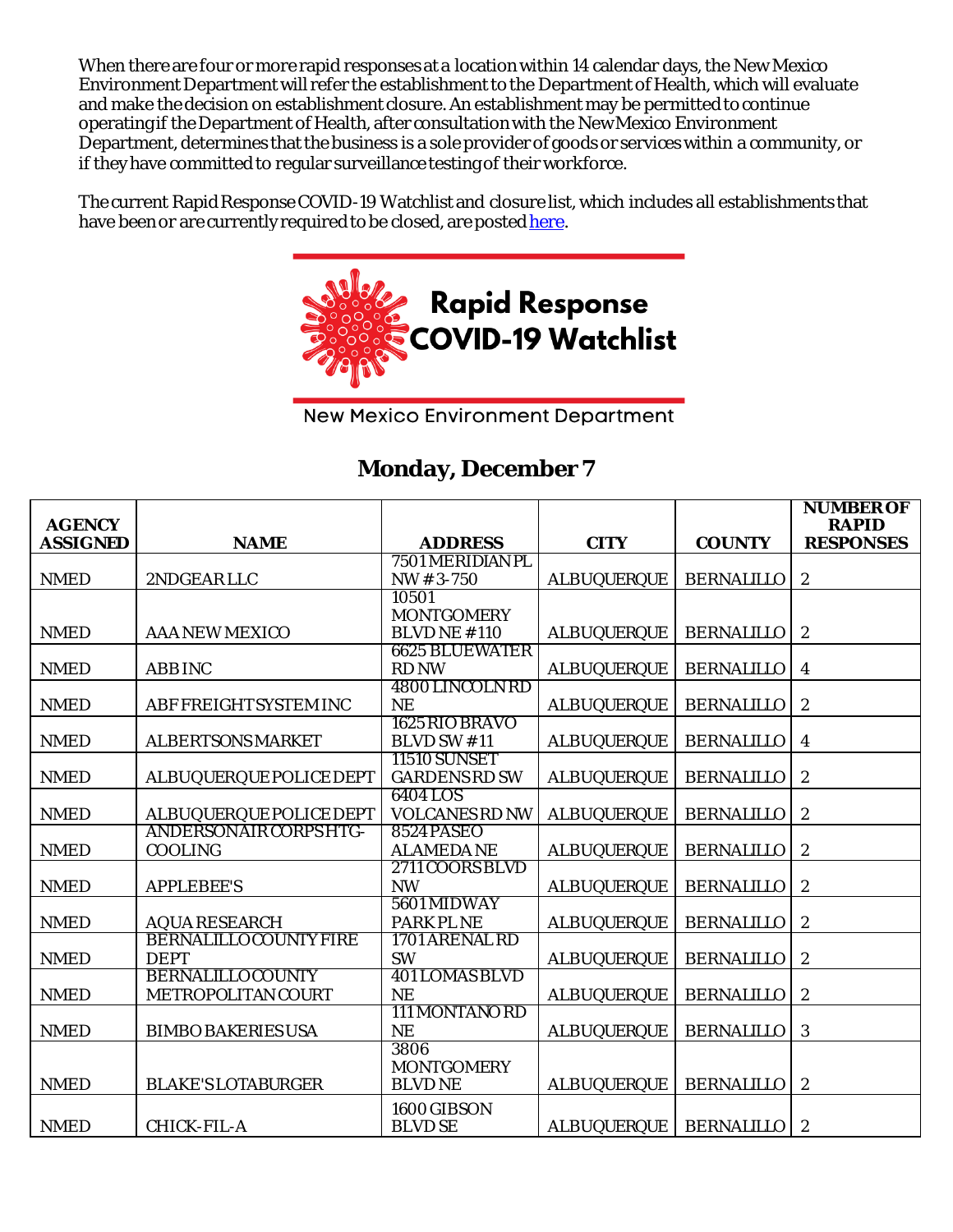|             |                                                | 3700 OSUNA RD                                |                    |                   |                  |
|-------------|------------------------------------------------|----------------------------------------------|--------------------|-------------------|------------------|
| <b>NMED</b> | <b>COOL-SYS</b>                                | <b>NE#604</b><br>500 EUBANK                  | <b>ALBUQUERQUE</b> | <b>BERNALILLO</b> | $\sqrt{2}$       |
| <b>NMED</b> | <b>COSTCO WHOLESALE</b>                        | <b>BLVD SE</b>                               | <b>ALBUQUERQUE</b> | <b>BERNALILLO</b> | $\sqrt{2}$       |
| <b>NMED</b> | COUNTY SANDOVAL COUNTY                         |                                              | <b>ALBUQUERQUE</b> | <b>SANDOVAL</b>   | $\overline{2}$   |
|             | <b>CRACKER BARREL OLD</b>                      | 5200 SAN                                     |                    |                   |                  |
| <b>NMED</b> | <b>COUNTRY STR</b>                             | <b>ANTONIO DRNE</b>                          | <b>ALBUQUERQUE</b> | <b>BERNALILLO</b> | $\boldsymbol{2}$ |
| <b>NMED</b> | DICK'S SPORTING GOODS                          | <b>6600 MENAUL</b><br><b>BLVD NE #2000-1</b> | <b>ALBUQUERQUE</b> | <b>BERNALILLO</b> | $\boldsymbol{2}$ |
| <b>NMED</b> | ENTERPRISE RENT-A-CAR                          | 5522 2ND ST NW                               | <b>ALBUQUERQUE</b> | <b>BERNALILLO</b> | 3                |
|             |                                                | <b>4936 PAN</b>                              |                    |                   |                  |
|             |                                                | <b>AMERICAN EAST</b>                         |                    |                   |                  |
| <b>NMED</b> | <b>FLOOR &amp; DECOR</b>                       | <b>FWYNE</b><br>740 RANKIN RD                | <b>ALBUQUERQUE</b> | <b>BERNALILLO</b> | $\boldsymbol{2}$ |
| <b>NMED</b> | <b>FORMULAB</b>                                | <b>NE</b>                                    | <b>ALBUQUERQUE</b> | <b>BERNALILLO</b> | $\boldsymbol{2}$ |
| <b>NMED</b> | <b>GARCIA'S KITCHEN</b>                        | 4917 4TH ST NW                               | <b>ALBUQUERQUE</b> | <b>BERNALILLO</b> | $\boldsymbol{2}$ |
|             | <b>HEADS UP LANDSCAPE</b>                      |                                              |                    |                   |                  |
| <b>NMED</b> | <b>CONTRACTORS</b>                             | 7525 2ND ST NW                               | <b>ALBUQUERQUE</b> | <b>BERNALILLO</b> | 3                |
| <b>NMED</b> | <b>HOBBYLOBBY</b>                              | 10000 COORS<br><b>BYPASS NW#B</b>            | <b>ALBUQUERQUE</b> | <b>BERNALILLO</b> | $\boldsymbol{2}$ |
|             | <b>IECELECTRONICS</b>                          | 1450 MISSION AVE                             |                    |                   |                  |
| <b>NMED</b> | <b>ALBUQUERQUE</b>                             | NE                                           | <b>ALBUQUERQUE</b> | <b>BERNALILLO</b> | $\boldsymbol{2}$ |
|             |                                                | <b>4821 PAN</b>                              |                    |                   |                  |
| <b>NMED</b> | LEXUS OF ALBUQUERQUE                           | <b>AMERICAN WEST</b><br><b>FWYNE</b>         | <b>ALBUQUERQUE</b> | <b>BERNALILLO</b> | $\boldsymbol{2}$ |
|             |                                                | 925 SAN PEDRO                                |                    |                   |                  |
| <b>NMED</b> | <b>MCDONALD'S</b>                              | <b>DRNE</b>                                  | <b>ALBUQUERQUE</b> | <b>BERNALILLO</b> | $\boldsymbol{2}$ |
|             |                                                | 10421 RESEARCH                               |                    |                   |                  |
| <b>NMED</b> | <b>MEDINATURAINC</b>                           | <b>RDSE</b>                                  | <b>ALBUQUERQUE</b> | <b>BERNALILLO</b> | $\sqrt{2}$       |
| <b>NMED</b> | <b>MIDDLE RIO GRANDE</b><br><b>CONSERVANCY</b> | 1931 2ND ST SE                               | <b>ALBUQUERQUE</b> | <b>BERNALILLO</b> | $\boldsymbol{2}$ |
|             |                                                | <b>4300 ALEXANDER</b>                        |                    |                   |                  |
| <b>NMED</b> | <b>MISSION FOODS</b>                           | <b>BLVDNE</b>                                | <b>ALBUQUERQUE</b> | <b>BERNALILLO</b> | 3                |
|             |                                                | 8415                                         |                    |                   |                  |
| <b>NMED</b> | <b>MOLINA WATSON DENTAL</b><br><b>TECH INC</b> | <b>WASHINGTON PL</b><br>NE#A                 | <b>ALBUQUERQUE</b> | <b>BERNALILLO</b> | $\boldsymbol{2}$ |
|             |                                                | 6821 ACADEMY                                 |                    |                   |                  |
|             |                                                | PARKWAY WEST                                 |                    |                   |                  |
| <b>NMED</b> | NATIONAL ROOFING CO INC                        | <b>NE</b>                                    | <b>ALBUQUERQUE</b> | <b>BERNALILLO</b> | 3                |
| <b>NMED</b> | NETFLIX-THTF                                   | 1600 YUCCA DR                                | <b>ALBUQUERQUE</b> | <b>BERNALILLO</b> | $\boldsymbol{2}$ |
| <b>NMED</b> | NEW MEXICO FOOD DISTR<br><b>INC</b>            | <b>3041 UNIVERSITY</b><br><b>BLVD SE</b>     | <b>ALBUQUERQUE</b> | <b>BERNALILLO</b> | $\boldsymbol{2}$ |
|             |                                                | 8321 PALOMAS                                 |                    |                   |                  |
| <b>NMED</b> | <b>NUSENDA CREDIT UNION</b>                    | AVENE#B                                      | <b>ALBUQUERQUE</b> | <b>BERNALILLO</b> | $\boldsymbol{2}$ |
|             |                                                | 2050 WYOMING                                 |                    |                   |                  |
|             | PACIFIC ARCHITECTS AND                         | BLVD. SE, BLDG.<br>B20683,                   |                    |                   |                  |
| <b>NMED</b> | <b>ENGINEERS</b>                               | <b>KIRTLAND AFB</b>                          | <b>ALBUQUERQUE</b> | <b>BERNALILLO</b> | 3                |
|             | <b>PERFECTION FIRE</b>                         | 9719 CANDELARIA                              |                    |                   |                  |
| <b>NMED</b> | <b>PROTECTIONLLC</b>                           | <b>RDNE</b>                                  | <b>ALBUQUERQUE</b> | <b>BERNALILLO</b> | $\boldsymbol{2}$ |
| <b>NMED</b> | PILOT TRAVEL CTR                               | 9911 AVALONRD<br><b>NW</b>                   | <b>ALBUQUERQUE</b> | <b>BERNALILLO</b> | $\boldsymbol{2}$ |
|             |                                                | <b>4321 YALE BLVD</b>                        |                    |                   |                  |
| <b>NMED</b> | PREMIER DISTRIBUTING CO                        | <b>NE</b>                                    | <b>ALBUQUERQUE</b> | <b>BERNALILLO</b> | $\boldsymbol{2}$ |
|             | <b>QUALITY CUSTOM</b>                          | 7110 2ND ST NW #                             |                    |                   |                  |
| <b>NMED</b> | <b>DISTRIBUTION</b>                            | 102                                          | <b>ALBUQUERQUE</b> | <b>BERNALILLO</b> | $\boldsymbol{2}$ |
| <b>NMED</b> | <b>SM SANDIA MARBLE</b>                        | 1424 1ST ST NW                               | <b>ALBUQUERQUE</b> | <b>BERNALILLO</b> | 3                |
| <b>NMED</b> | <b>SALLS BROTHERS</b><br><b>CONSTRUCTION</b>   | 7301 READING<br><b>AVE SE</b>                | <b>ALBUQUERQUE</b> | <b>BERNALILLO</b> | $\boldsymbol{2}$ |
|             |                                                |                                              |                    |                   |                  |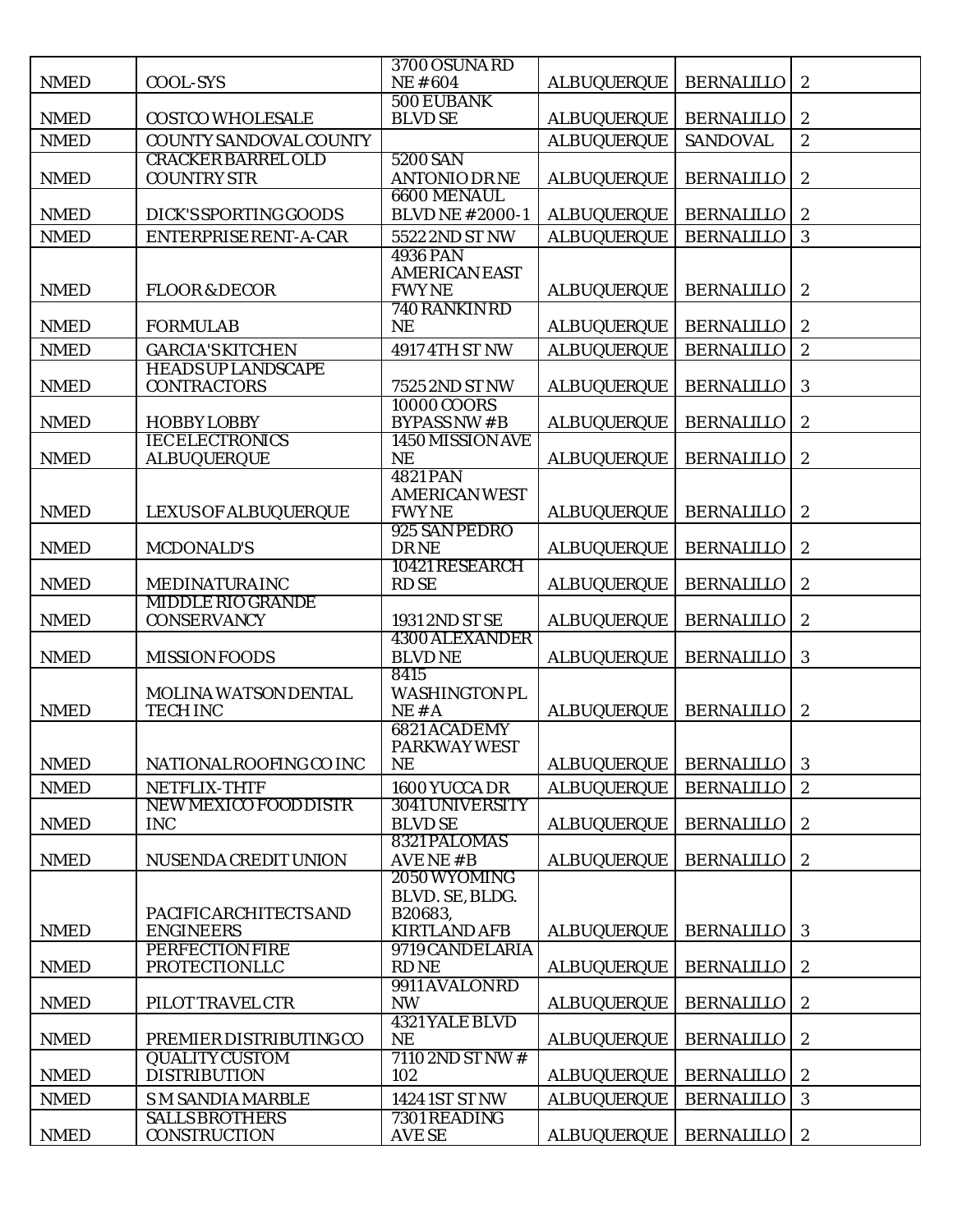| <b>NMED</b>  | <b>SAM'S CLUB</b>                              | 10600 COORS<br><b>BYPASS NW</b>         | <b>ALBUQUERQUE</b> | <b>BERNALILLO</b> | $6\phantom{1}6$         |
|--------------|------------------------------------------------|-----------------------------------------|--------------------|-------------------|-------------------------|
|              |                                                | 1421 N                                  |                    |                   |                         |
|              |                                                | <b>RENAISSANCE</b>                      |                    |                   |                         |
| <b>NMED</b>  | <b>SAM'S CLUB</b>                              | <b>BLVDNE</b><br><b>300 EUBANK</b>      | <b>ALBUQUERQUE</b> | <b>BERNALILLO</b> | $5\phantom{.0}$         |
| <b>NMED</b>  | <b>SAM'S CLUB</b>                              | <b>BLVDNE</b>                           | <b>ALBUQUERQUE</b> | <b>BERNALILLO</b> | $\boldsymbol{6}$        |
| <b>NMED</b>  | <b>SANDIA LABORATORY</b><br><b>FEDERAL CU</b>  | 3707 JUAN TABO<br><b>BLVDNE</b>         | <b>ALBUQUERQUE</b> | <b>BERNALILLO</b> | $\boldsymbol{2}$        |
|              |                                                | 5321 WILSHIRE                           |                    |                   |                         |
| <b>NMED</b>  | SENNHEISER NEW MEXICO                          | <b>AVENE</b>                            | <b>ALBUQUERQUE</b> | <b>BERNALILLO</b> | $\boldsymbol{2}$        |
| <b>NMED</b>  | <b>SHERATONALBUQUERQUE</b><br><b>UPTOWN</b>    | 2600 LOUISIANA<br><b>BLVDNE</b>         | <b>ALBUQUERQUE</b> | <b>BERNALILLO</b> | $\boldsymbol{2}$        |
| <b>NMED</b>  | <b>SMITH'S FOOD &amp; DRUG CTR</b>             | 111 COORS BLVD<br><b>NW</b>             | <b>ALBUQUERQUE</b> | <b>BERNALILLO</b> | $\boldsymbol{2}$        |
|              |                                                | 3701                                    |                    |                   |                         |
| <b>NMED</b>  | <b>SMITH'S FOOD &amp; DRUG CTR</b>             | <b>CONSTITUTION</b><br><b>AVENE</b>     | <b>ALBUQUERQUE</b> | <b>BERNALILLO</b> | $\overline{4}$          |
| <b>NMED</b>  | <b>SMITH'S FOOD &amp; DRUG CTR</b>             | 8100 WYOMING<br><b>BLVDNE#A</b>         | <b>ALBUQUERQUE</b> | <b>BERNALILLO</b> | 3                       |
| <b>NMED</b>  | <b>WAGNER MECHANICAL</b>                       | 7900 JACS LNNE                          | <b>ALBUQUERQUE</b> | <b>BERNALILLO</b> | $\boldsymbol{2}$        |
|              |                                                | 3500 COORS BLVD                         |                    |                   |                         |
| <b>NMED</b>  | <b>WALMART SUPERCENTER</b>                     | <b>SW</b>                               | <b>ALBUQUERQUE</b> | <b>BERNALILLO</b> | 3                       |
| <b>NMED</b>  | WALMART SUPERCENTER                            | 8000 ACADEMY<br><b>RDNE</b>             | <b>ALBUQUERQUE</b> | <b>BERNALILLO</b> | $\boldsymbol{2}$        |
| <b>NMED</b>  | <b>WHATABURGER</b>                             | 3711 LAS<br><b>ESTANCIAS CT SW</b>      | <b>ALBUQUERQUE</b> | <b>BERNALILLO</b> | $\boldsymbol{2}$        |
| <b>NMPED</b> | <b>CIBOLA HIGH</b>                             | 1510 ELLISON DR<br><b>NW</b>            | <b>ALBUQUERQUE</b> | <b>BERNALILLO</b> | $\boldsymbol{2}$        |
|              |                                                | <b>6100 PARADISE</b>                    |                    |                   |                         |
| <b>NMPED</b> | <b>JAMES MONROE MIDDLE</b>                     | <b>BLVD NW</b>                          | <b>ALBUQUERQUE</b> | <b>BERNALILLO</b> | $\boldsymbol{2}$        |
| <b>NMPED</b> | <b>ZIA ELEMENTARY</b>                          | <b>440 JEFFERSON</b><br><b>ST NE</b>    | <b>ALBUQUERQUE</b> | <b>BERNALILLO</b> | $\boldsymbol{2}$        |
| <b>NMED</b>  | EL PASO ELECTRIC CO                            | 400 ANTHONY DR                          | <b>ANTHONY</b>     | <b>DONA ANA</b>   | $\boldsymbol{2}$        |
| <b>NMED</b>  | HOLLYFRONTIER CORP                             | 501 E MAIN ST                           | <b>ARTESIA</b>     | <b>EDDY</b>       | $\boldsymbol{2}$        |
| <b>NMED</b>  | <b>WALMART SUPERCENTER</b>                     | 604 N 26TH ST                           | <b>ARTESIA</b>     | <b>EDDY</b>       | $\boldsymbol{2}$        |
| <b>NMED</b>  | <b>HILCORP</b>                                 | 382 ROAD 3100                           | <b>AZTEC</b>       | <b>SAN JUAN</b>   | $\boldsymbol{2}$        |
| <b>NMED</b>  | <b>BNSF RAILWAY</b>                            | 106 NORTH 1ST ST                        | <b>BELEN</b>       | <b>VALENCIA</b>   | $\overline{4}$          |
|              |                                                | <b>15 EASTSIDE</b>                      |                    |                   |                         |
| <b>NMPED</b> | RIO GRANDE ELEMENTARY                          | <b>SCHOOL RD</b>                        | <b>BELEN</b>       | <b>VALENCIA</b>   | $\boldsymbol{2}$        |
| <b>NMED</b>  | <b>HARVEST MIDSTREAM</b>                       | 1755 ARROYODR                           | <b>BLOOMFIELD</b>  | <b>SAN JUAN</b>   | $\boldsymbol{2}$        |
| <b>NMED</b>  | <b>ALBERTSONS MARKET</b>                       | <b>202 WEST</b><br><b>CHURCH STREET</b> | <b>CARLSBAD</b>    | <b>EDDY</b>       | $\sqrt{2}$              |
| <b>NMED</b>  | <b>CLAYTON HOMES</b>                           | 3304 NATIONAL<br><b>PARKSHWY</b>        | <b>CARLSBAD</b>    | <b>EDDY</b>       | $\boldsymbol{2}$        |
|              |                                                | 903 AIRPORT AVE<br>#F                   |                    | <b>EDDY</b>       |                         |
| <b>NMED</b>  | <b>FEDEX GROUND</b>                            |                                         | <b>CARLSBAD</b>    |                   | $\boldsymbol{2}$        |
| <b>NMED</b>  | SONIC DRIVE-IN<br><b>CARLSBAD INTERMEDIATE</b> | 2309 W PIERCE ST<br><b>800 WEST</b>     | <b>CARLSBAD</b>    | <b>EDDY</b>       | 3                       |
| <b>NMPED</b> | <b>SCHOOL</b>                                  | <b>CHURCH</b>                           | <b>CARLSBAD</b>    | <b>EDDY</b>       | $\boldsymbol{2}$        |
| <b>NMPED</b> | MONTERREY ELEMENTARY                           | 1101 NORTH 9TH<br><b>ST</b>             | <b>CARLSBAD</b>    | <b>EDDY</b>       | $\boldsymbol{2}$        |
| <b>NMPED</b> | <b>ALVIS ELEMENTARY</b>                        | <b>404 ASPEN ST</b>                     | <b>CLAYTON</b>     | <b>UNION</b>      | $\boldsymbol{2}$        |
| <b>NMED</b>  | <b>ALBERTSONS MARKET</b>                       | 1905 N PRINCE ST                        | <b>CLOVIS</b>      | <b>CURRY</b>      | $\boldsymbol{2}$        |
| <b>NMED</b>  | <b>BNSF RAILWAY CO</b>                         | 121 S MAIN ST                           | <b>CLOVIS</b>      | <b>CURRY</b>      | $\overline{\mathbf{4}}$ |
|              | <b>GEBO DISTRIBUTING CO INC-</b>               |                                         |                    |                   |                         |
| <b>NMED</b>  | <b>CLVS</b>                                    | 101 SYCAMOREST                          | <b>CLOVIS</b>      | <b>CURRY</b>      | $\boldsymbol{2}$        |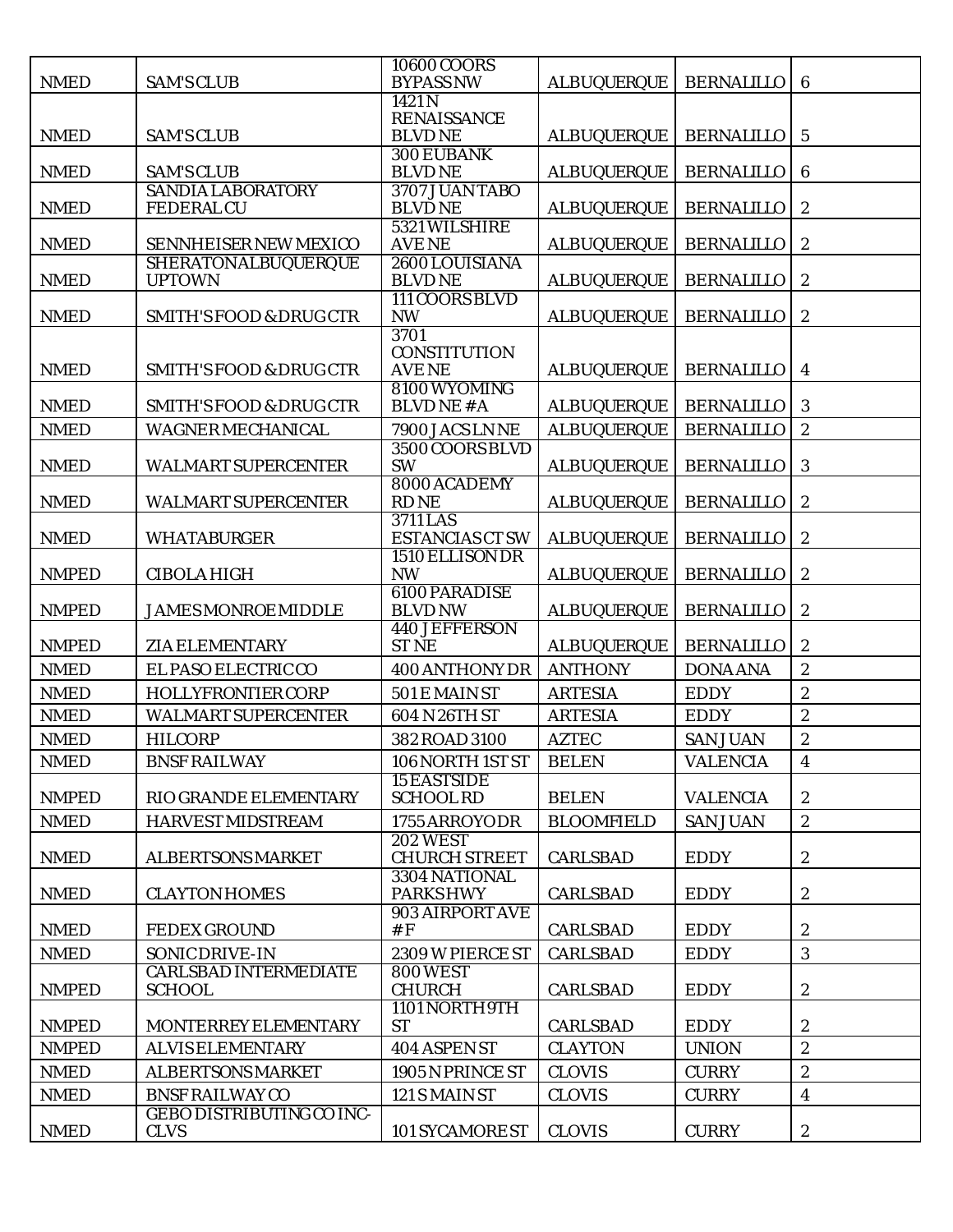| <b>NMED</b>  | <b>HOBBY LOBBY</b>                                            | 2001 N PRINCE ST                 | <b>CLOVIS</b>                          | <b>CURRY</b>      | $\boldsymbol{2}$        |
|--------------|---------------------------------------------------------------|----------------------------------|----------------------------------------|-------------------|-------------------------|
|              |                                                               | <b>1141 CURRY</b>                |                                        |                   |                         |
| <b>NMED</b>  | SOUTHWEST CHEESE LLC<br><b>HOLIDAYINN EXP-SUITES</b>          | COUNTY RD #4                     | <b>CLOVIS</b>                          | <b>CURRY</b>      | $\boldsymbol{3}$        |
| <b>NMED</b>  | <b>DEMING</b>                                                 | 3801 E CEDAR ST                  | <b>DEMING</b>                          | <b>LUNA</b>       | $\sqrt{2}$              |
|              |                                                               | 322 N RIVERSIDE                  |                                        |                   |                         |
| <b>NMED</b>  | <b>CENTURY BANK</b>                                           | DR                               | <b>ESPANOLA</b>                        | <b>RIO ARRIBA</b> | $\boldsymbol{2}$        |
| <b>NMED</b>  | <b>WALMART SUPERCENTER</b>                                    | 1610 N RIVERSIDE<br>DR           | <b>ESPANOLA</b>                        | <b>RIO ARRIBA</b> | $\boldsymbol{2}$        |
|              |                                                               | 5901 PRIMAVERA                   |                                        |                   |                         |
| <b>NMED</b>  | <b>CORE &amp; MAIN WATERWORKS</b>                             | <b>DR</b>                        | <b>FARMINGTON</b>                      | <b>SAN JUAN</b>   | $\boldsymbol{2}$        |
| <b>NMED</b>  | <b>MELLOY HONDA</b>                                           | 5301 E MAIN ST                   | <b>FARMINGTON</b>                      | <b>SAN JUAN</b>   | 3                       |
| <b>NMED</b>  | OVERRIGHT TRUCKING INC                                        | <b>414 E MURRAY DR</b>           | <b>FARMINGTON</b>                      | <b>SAN JUAN</b>   | $\boldsymbol{2}$        |
|              | PROCESS EQUIPMENT & SVC                                       |                                  |                                        |                   |                         |
| <b>NMED</b>  | CO                                                            | 5680 US64                        | <b>FARMINGTON</b>                      | <b>SAN JUAN</b>   | $\boldsymbol{2}$        |
| <b>NMED</b>  | <b>WALMART SUPERCENTER</b><br><b>COUNTRY CLUB</b>             | 4600 E MAIN ST<br>5300 FOOTHILLS | <b>FARMINGTON</b>                      | <b>SAN JUAN</b>   | $\boldsymbol{2}$        |
| <b>NMPED</b> | <b>ELEMENTARY</b>                                             | DR                               | <b>FARMINGTON</b>                      | <b>SAN JUAN</b>   | $\boldsymbol{2}$        |
|              |                                                               | <b>207 W HILL AVE #</b>          |                                        |                   |                         |
| <b>NMED</b>  | <b>COURT REPORTER</b>                                         | 200                              | <b>GALLUP</b>                          | <b>MCKINLEY</b>   | $\boldsymbol{2}$        |
|              |                                                               | 208 E HISTORIC                   |                                        |                   |                         |
| <b>NMED</b>  | ELITE LAUNDRYCO                                               | HIGHWAY 66<br>1650 W MALONEY     | <b>GALLUP</b>                          | <b>MCKINLEY</b>   | $\boldsymbol{2}$        |
| <b>NMED</b>  | <b>MC DONALD'S</b>                                            | <b>AVE</b>                       | <b>GALLUP</b>                          | <b>MCKINLEY</b>   | $\boldsymbol{2}$        |
|              |                                                               | 700 US HIGHWAY                   |                                        |                   |                         |
| <b>NMED</b>  | <b>MC DONALD'S</b>                                            | 491                              | <b>GALLUP</b>                          | <b>MCKINLEY</b>   | $\boldsymbol{2}$        |
| <b>NMED</b>  | PINNACLE BANK                                                 | 107 W AZTEC AVE                  | <b>GALLUP</b>                          | <b>MCKINLEY</b>   | 3                       |
| <b>NMED</b>  | <b>SAFEWAY</b>                                                | 980 US HIGHWAY<br>491            | <b>GALLUP</b>                          | <b>MCKINLEY</b>   | $\overline{\mathbf{4}}$ |
|              |                                                               | 1907 W HISTORIC                  |                                        |                   |                         |
| <b>NMED</b>  | THUNDERBIRD SUPPLY                                            | HIGHWAY 66                       | <b>GALLUP</b>                          | <b>MCKINLEY</b>   | $\boldsymbol{2}$        |
|              |                                                               | 1650 W MALONEY                   |                                        |                   |                         |
| <b>NMED</b>  | <b>WALMART SUPERCENTER</b>                                    | <b>AVE</b><br>2410 E HISTORIC    | <b>GALLUP</b>                          | <b>MCKINLEY</b>   | $\mathbf{3}$            |
| <b>NMED</b>  | <b>WENDY'S</b>                                                | HIGHWAY 66                       | <b>GALLUP</b>                          | <b>MCKINLEY</b>   | $\boldsymbol{2}$        |
|              |                                                               | <b>200 E BROADWAY</b>            |                                        |                   |                         |
| <b>NMED</b>  | <b>CITY OF HOBBS</b>                                          | <b>ST</b>                        | <b>HOBBS</b>                           | <b>LEA</b>        | $\boldsymbol{2}$        |
| <b>NMED</b>  |                                                               | <b>2020 W MARLAND</b>            |                                        |                   |                         |
|              | UPS CUSTOMER CTR                                              | <b>ST</b><br>3800N               | <b>HOBBS</b>                           | <b>LEA</b>        | $\boldsymbol{2}$        |
| <b>NMED</b>  | <b>WALMART SUPERCENTER</b>                                    | <b>LOVINGTONHWY</b>              | <b>HOBBS</b>                           | <b>LEA</b>        | 5                       |
| <b>NMED</b>  | <b>FLYING J TRAVEL PLAZA</b>                                  | 1 GIANT XING                     | <b>JAMESTOWN</b>                       | <b>MCKINLEY</b>   | 3                       |
| <b>NMPED</b> | <b>JEMEZ VALLEY HIGH</b>                                      | 8501 HWY 4                       | <b>JEMEZ PUEBLO</b>                    | <b>SANDOVAL</b>   | $\sqrt{2}$              |
|              |                                                               | 2551 E LOHMAN                    |                                        |                   |                         |
| <b>NMED</b>  | <b>ALBERTSONS</b>                                             | <b>AVE</b>                       | <b>LAS CRUCES</b>                      | <b>DONA ANA</b>   | 3                       |
|              |                                                               | 680N MOTEL                       |                                        |                   |                         |
| <b>NMED</b>  | <b>CITY OF LAS CRUCES</b>                                     | <b>BLVD</b>                      | <b>LAS CRUCES</b><br><b>LAS CRUCES</b> | <b>DONA ANA</b>   | 3<br>3                  |
| <b>NMED</b>  | <b>CITY OF LAS CRUCES</b><br><b>CITY OF LAS CRUCES POLICE</b> | 700 N MAIN ST<br>217 E PICACHO   |                                        | <b>DONA ANA</b>   |                         |
| <b>NMED</b>  | <b>DEPT</b>                                                   | <b>AVE</b>                       | <b>LAS CRUCES</b>                      | <b>DONA ANA</b>   | $\boldsymbol{2}$        |
| <b>NMED</b>  | LOWE'S                                                        | 2180 N MAIN ST                   | <b>LAS CRUCES</b>                      | <b>DONA ANA</b>   | 3                       |
|              |                                                               | 1650 W AMADOR                    |                                        |                   |                         |
| <b>NMED</b>  | <b>OLAM</b>                                                   | <b>AVE</b>                       | <b>LAS CRUCES</b>                      | <b>DONA ANA</b>   | $\boldsymbol{2}$        |
| <b>NMED</b>  | <b>WALMART SUPERCENTER</b>                                    | 571 WALTON BLVD<br># $C$         | <b>LAS CRUCES</b>                      | <b>DONA ANA</b>   | $\boldsymbol{2}$        |
|              |                                                               |                                  |                                        |                   | $\boldsymbol{2}$        |
| <b>NMED</b>  | <b>SMITH'S FOOD &amp; DRUG CTR</b>                            | 751 TRINITY DR                   | <b>LOSALAMOS</b>                       | <b>LOSALAMOS</b>  |                         |
| <b>NMED</b>  | <b>ALBERTSONS MARKET</b>                                      | 2351 MAIN ST SE                  | <b>LOSLUNAS</b>                        | <b>VALENCIA</b>   | 3                       |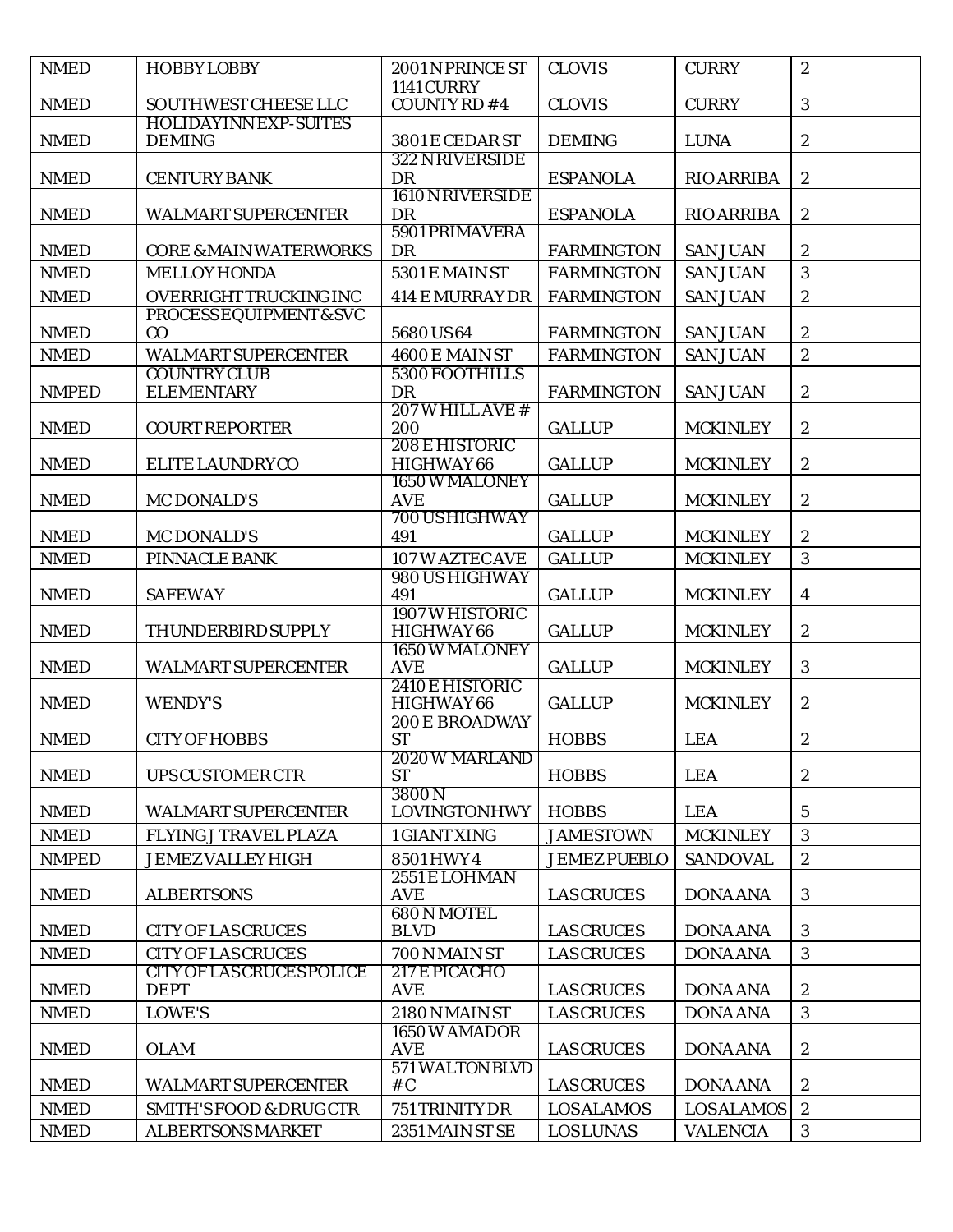|                              | <b>WALMART DISTRIBUTION</b>                    | 670LOSMORROS                          |                                    |                                    |                                    |
|------------------------------|------------------------------------------------|---------------------------------------|------------------------------------|------------------------------------|------------------------------------|
| <b>NMED</b><br><b>NMED</b>   | <b>CTR</b><br><b>WALMART SUPERCENTER</b>       | <b>RD NW</b><br>2250 MAIN ST NW       | <b>LOSLUNAS</b><br><b>LOSLUNAS</b> | <b>VALENCIA</b><br><b>VALENCIA</b> | $\boldsymbol{2}$<br>$\overline{2}$ |
|                              |                                                | 4250 MESSENGER                        |                                    |                                    |                                    |
| <b>NMED</b>                  | <b>WESTERN PARTITIONS LLC</b>                  | <b>LOOP NW</b>                        | <b>LOSLUNAS</b>                    | <b>VALENCIA</b>                    | $\overline{\mathbf{4}}$            |
| <b>NMED</b>                  | <b>HAARMEYER ELECTRIC</b>                      | 310 E AVENUED                         | <b>LOVINGTON</b>                   | <b>LEA</b>                         | $\boldsymbol{2}$                   |
| <b>NMPED</b>                 | MOUNTAINAIR HIGH                               | 901 WEST 3RD ST                       | <b>MOUNTAINAIR</b>                 | <b>TORRANCE</b>                    | $\boldsymbol{2}$                   |
| <b>NMPED</b>                 | <b>NEWCOMBHIGH</b>                             | <b>US491</b>                          | <b>NEWCOMB</b>                     | <b>SAN JUAN</b>                    | $\boldsymbol{2}$                   |
| <b>NMPED</b>                 | <b>LA TIERRA MONTESSORI</b><br><b>SCHOOL</b>   | 659<br><b>ROADRUNNER RD</b>           | <b>OHKAY</b><br><b>OWINGEH</b>     | <b>RIO ARRIBA</b>                  | $\boldsymbol{2}$                   |
| <b>NMPED</b>                 | <b>PORTALESHIGH</b>                            | 201 SOUTH<br><b>KNOXVILLEAVE</b>      | <b>PORTALES</b>                    | <b>ROOSEVELT</b>                   | $\boldsymbol{2}$                   |
| <b>NMED</b>                  | <b>VERMEJO PARKRANCH</b>                       | <b>40 MILES WEST</b><br><b>HWY555</b> | <b>RATON</b>                       | <b>COLFAX</b>                      | $\boldsymbol{2}$                   |
| <b>NMED</b>                  | <b>COMFORT DENTAL</b>                          | 2003 SOUTHERN<br><b>BLVD SE #133</b>  | <b>RIO RANCHO</b>                  | <b>SANDOVAL</b>                    | $\boldsymbol{2}$                   |
| <b>NMED</b>                  | <b>LECTROSONICS</b>                            | 581 LASER RD NE                       | <b>RIO RANCHO</b>                  | <b>SANDOVAL</b>                    | $\boldsymbol{2}$                   |
| <b>NMED</b>                  | <b>SMITH'S FOOD &amp; DRUG CTR</b>             | 1000 RIO RANCHO<br><b>DRSE</b>        | <b>RIO RANCHO</b>                  | <b>SANDOVAL</b>                    | 3                                  |
| <b>NMED</b>                  | <b>WALMART SUPERCENTER</b>                     | 901 UNSER BLVD<br><b>SE</b>           | RIO RANCHO                         | <b>SANDOVAL</b>                    | $\boldsymbol{4}$                   |
| <b>NMED</b>                  | <b>CHRISTMAS BY KREBS</b>                      | 3911 S MAIN ST                        | <b>ROSWELL</b>                     | <b>CHAVES</b>                      | $\boldsymbol{2}$                   |
| <b>NMED</b>                  | <b>LEPRINO FOODS CO</b>                        | <b>5600 OMAHA RD</b>                  | <b>ROSWELL</b>                     | <b>CHAVES</b>                      | $\boldsymbol{4}$                   |
| <b>NMED</b>                  | <b>WALMART SUPERCENTER</b>                     | $4500 N$ MAIN ST #<br>A               | <b>ROSWELL</b>                     | <b>CHAVES</b>                      | $\boldsymbol{2}$                   |
| <b>NMED</b>                  | <b>WHATABURGER</b>                             | 2110 N MAIN ST                        | <b>ROSWELL</b>                     | <b>CHAVES</b>                      | $\boldsymbol{2}$                   |
| <b>NMPED</b>                 | <b>MESA MIDDLE</b>                             | <b>1601 EAST BLAND</b><br><b>ST</b>   | <b>ROSWELL</b>                     | <b>CHAVES</b>                      | $\boldsymbol{2}$                   |
| <b>NMPED</b>                 | MISSOURI AVE ELEMENTARY                        | 700 W DEMING                          | <b>ROSWELL</b>                     | <b>CHAVES</b>                      | $\sqrt{2}$                         |
| <b>NMPED</b>                 | <b>ROSWELL HIGH</b>                            | <b>500 WEST HOBBS</b><br><b>ST</b>    | <b>ROSWELL</b>                     | <b>CHAVES</b>                      | $\boldsymbol{2}$                   |
| <b>NMED</b>                  | <b>BLAKE'S LOTABURGER</b>                      | 3017 N MAIN ST.                       | <b>ROSWELLL</b>                    | <b>CHAVES</b>                      | 3                                  |
| <b>NMED</b>                  | <b>PIONEER BANK</b>                            | 1095 MECHEMDR                         | <b>RUIDOSO</b>                     | <b>LINCOLN</b>                     | 3                                  |
|                              |                                                | 2811 CERRILLOS                        |                                    |                                    |                                    |
| <b>NMED</b>                  | <b>CAFE CASTRO</b>                             | RD                                    | <b>SANTAFE</b>                     | <b>SANTAFE</b>                     | $\boldsymbol{2}$                   |
| $\ensuremath{\mathsf{NMED}}$ | <b>CHICK-FIL-A</b>                             | 2400 CERRILLOS<br>RD                  | <b>SANTAFE</b>                     | <b>SANTAFE</b>                     | 3                                  |
| <b>NMED</b>                  | <b>MC DONALD'S</b>                             | 6419 AIRPORT RD                       | <b>SANTAFE</b>                     | <b>SANTAFE</b>                     | $\overline{2}$                     |
| <b>NMED</b>                  | NETFLIX-THTF                                   | 1600 ST<br><b>MICHAELSDR</b>          | <b>SANTAFE</b>                     | <b>SANTAFE</b>                     | $\boldsymbol{2}$                   |
| <b>NMED</b>                  | <b>SAM'S CLUB</b>                              | 4201 RODEO RD                         | <b>SANTAFE</b>                     | <b>SANTAFE</b>                     | $6\phantom{1}6$                    |
| <b>NMED</b>                  | <b>SMITH'S FOOD &amp; DRUG CTR</b>             | 2308 CERRILLOS<br>RD                  | <b>SANTAFE</b>                     | <b>SANTAFE</b>                     | $\boldsymbol{2}$                   |
| <b>NMED</b>                  | <b>STATE EMPLOYEES CREDIT</b><br><b>UNION</b>  | 811 SAINT<br><b>MICHAELSDR</b>        | <b>SANTAFE</b>                     | <b>SANTAFE</b>                     | $\boldsymbol{2}$                   |
| <b>NMPED</b>                 | <b>SANTA FE HIGH</b>                           | 2100 YUCCA RD                         | <b>SANTAFE</b>                     | <b>SANTAFE</b>                     | 3                                  |
| <b>NMED</b>                  | <b>GLAZ TECH INDUSTRIES</b>                    | <b>150 INDUSTRIAL</b><br>RD           | <b>SANTA TERESA</b>                | <b>DONA ANA</b>                    | $\boldsymbol{2}$                   |
| <b>NMED</b>                  | UNION PACIFIC RAILROAD                         | 8300 AIRPORT RD                       | <b>SANTA TERESA</b>                | <b>DONA ANA</b>                    | $\boldsymbol{2}$                   |
|                              |                                                | PO BOX 1199 US                        |                                    |                                    |                                    |
| <b>NMPED</b>                 | CENTRAL CONSOLIDATED<br><b>SCHOOL DISTRICT</b> | HWY64OLD<br>HIGH SCHOOL RD            | <b>SHIPROCK</b>                    | <b>SAN JUAN</b>                    | $\boldsymbol{2}$                   |
| <b>NMPED</b>                 | NIZHONI ELEMENTARY                             | <b>HWY491</b>                         | <b>SHIPROCK</b>                    | <b>SAN JUAN</b>                    | $\boldsymbol{2}$                   |
|                              |                                                | 101 W BROADWAY                        |                                    |                                    |                                    |
| <b>NMED</b>                  | TOWN OF SILVERCITY                             | <b>ST</b>                             | <b>SILVER CITY</b>                 | <b>GRANT</b>                       | $\boldsymbol{2}$                   |